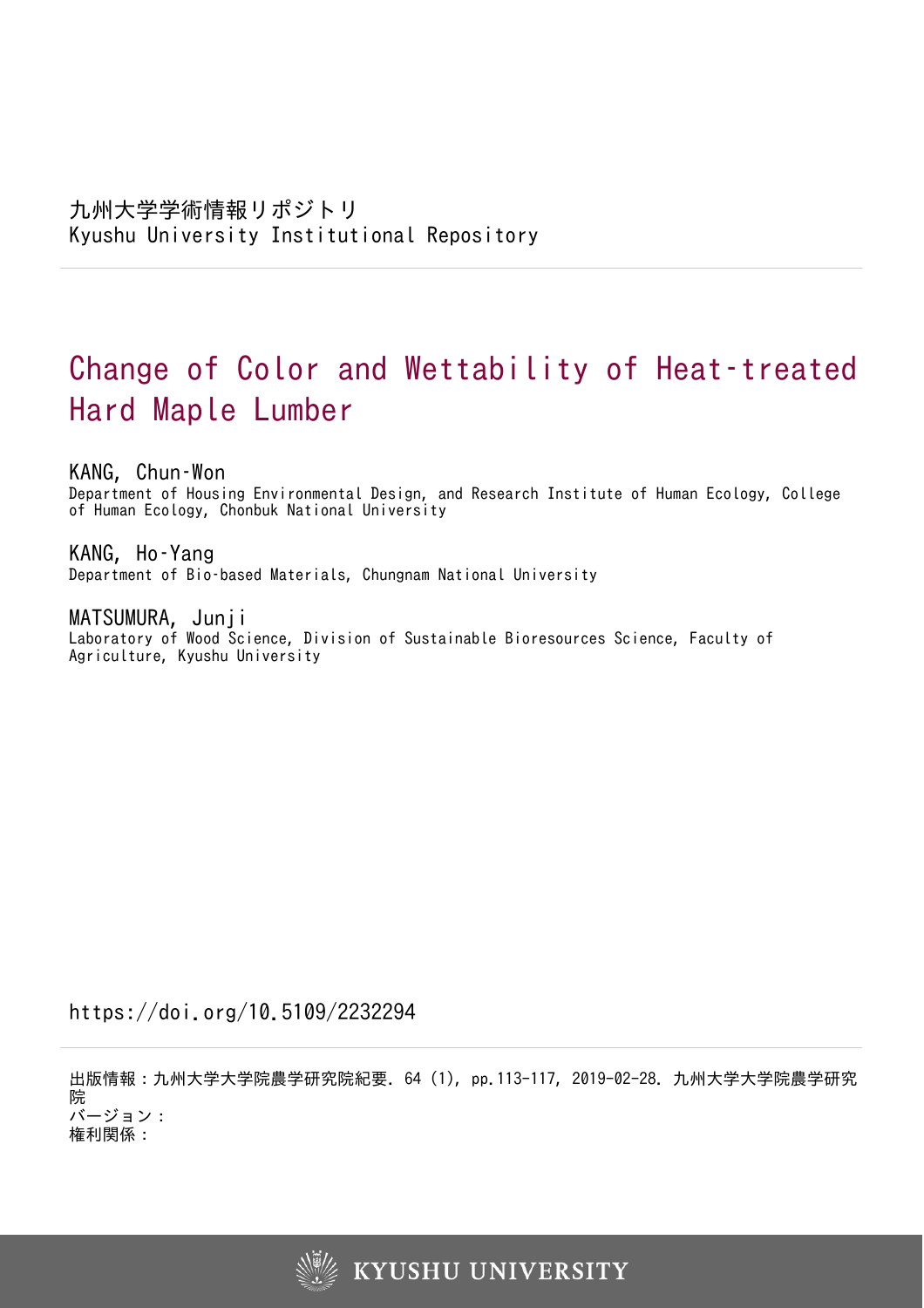# **Change of Color and Wettability of Heat–treated Hard Maple Lumber**

#### **Chun–Won KANG1 , Ho–Yang KANG\*2 and Junji MATSUMURA**

Laboratory of Wood Science, Division of Sustainable Bioresources Science, Faculty of Agriculture, Kyushu University, Fukuoka 819–0395, Japan (*Received October 31, 2018 and accepted November 12, 2018*)

In order to investigate change of wood color and wettability of hard maple after heated at the temperature of 165˚C, 180˚C and 195˚C, L\*a\*b\* was measured using a color–difference meter, the anti–absorption efficiency, anti–swelling efficiency and anti–volume efficiency of specimens were calculated in this study. The results of this study were as followings: Chrominance was lowest (17.5) for 165˚C and highest (43.5) for 195˚C treated specimen. As heat temperature was increasing, the whiteness index and yellowness index of the surface layer of treated specimens were reduced but redness index was increased while the whiteness index of the inner layer of specimens presented higher value, however, the yellowness index and redness index presented lower value compared to surface layer of specimens.

Anti–absorption efficiency and anti–swelling efficiency of treated specimens were significantly increased as heat temperature being increasing. Anti–absorption efficiency was high when specimens were subjects to high temperature and low relative humidity and that was low when specimens were subjects to low temperature and high relative humidity.

**Key words**: Heat treatment, Color change, Anti–Absorption Efficiency, Anti–Swelling Efficiency, Anti– Volume Efficiency

## INTRODUCTION

Hard maple was widely used as high quality wood products such as gym floor, stairs, bowling pins, Piano action etc. because of its brilliant wood color and hard texture, however, when it was applied to high quality interior, coloring was necessary. Artificial coloring with stain was not only eco–friendly and unnatural. Recently technology of eco–friendly and natural concentrate by heating treatment was developed (Chen *et al*., 2012; Matsuo *et al*., 2016). Heating treatment was not only concentrate wood color but also increase the dimensional stability and weather resistance (Borrega and Kaerenlampi, 2010; Korkut *et al*., 2010; Poncsak *et al*., 2011). The wood color was changed into more uniform from surface to inside wood after heat treatment than before heat treatment.

The effect of heat treatment on the color and wettability of the maple lumbers was investigated in this study.

## MATERIALS AND METHODS

#### *Specimen Preparation*

8 pieces of kiln dried hard maple (*Acer saccharum*) lumbers with the dimension of 28 mm in thickness, 145 mm in width and 800 mm in length were prepared for four treatments. The moisture contents of specimens were 9.5–11.0%, measured with portable dielectric

\* Corresponding author (E–mail: hykang@cnu.ac.kr)

constant–type moisture meter (HM530, KETT).

#### *Heating treatment*

The treatment had been conducted in a kiln that had the stack space of 700 mm in width and 600 mm in height and 800 mm in length. The thickness of stacker was 20 mm. The air velocity was 4m/s. The schedule for heat treatment was shown in Figure 1. During drying stage, the time to rise temperature was 1 hour from start to 100˚C, at which remained 10 hours. During heat treatment, the temperature had been risen for 10 hours until reaching target temperature and remaining it 3 hours, then cooled dawn which needed 10 hours. The control specimens had dried at 100˚C for 2 days.



Fig. 1. Three different schedules for heat treatment.

#### *Measuring wood color*

CIE L\*a\*b\* were measured using a color–difference meter (Hunter Lab Mini Scan XE Plus). A source of light was Xenon flash lamp in the wavelength range of 400~700 nm. At three positions on each surface of specimens before and after the specimens were planned to 22.5 mm of thickness, the wood color was measured. Average values measured from six positions were used

<sup>&</sup>lt;sup>1</sup> Department of Housing Environmental Design, and Research Institute of Human Ecology, College of Human Ecology, Chonbuk National University, Jeonju 54896, Korea

<sup>2</sup> Department of Bio–based Materials, Chungnam National University, Daejeon 34134, Korea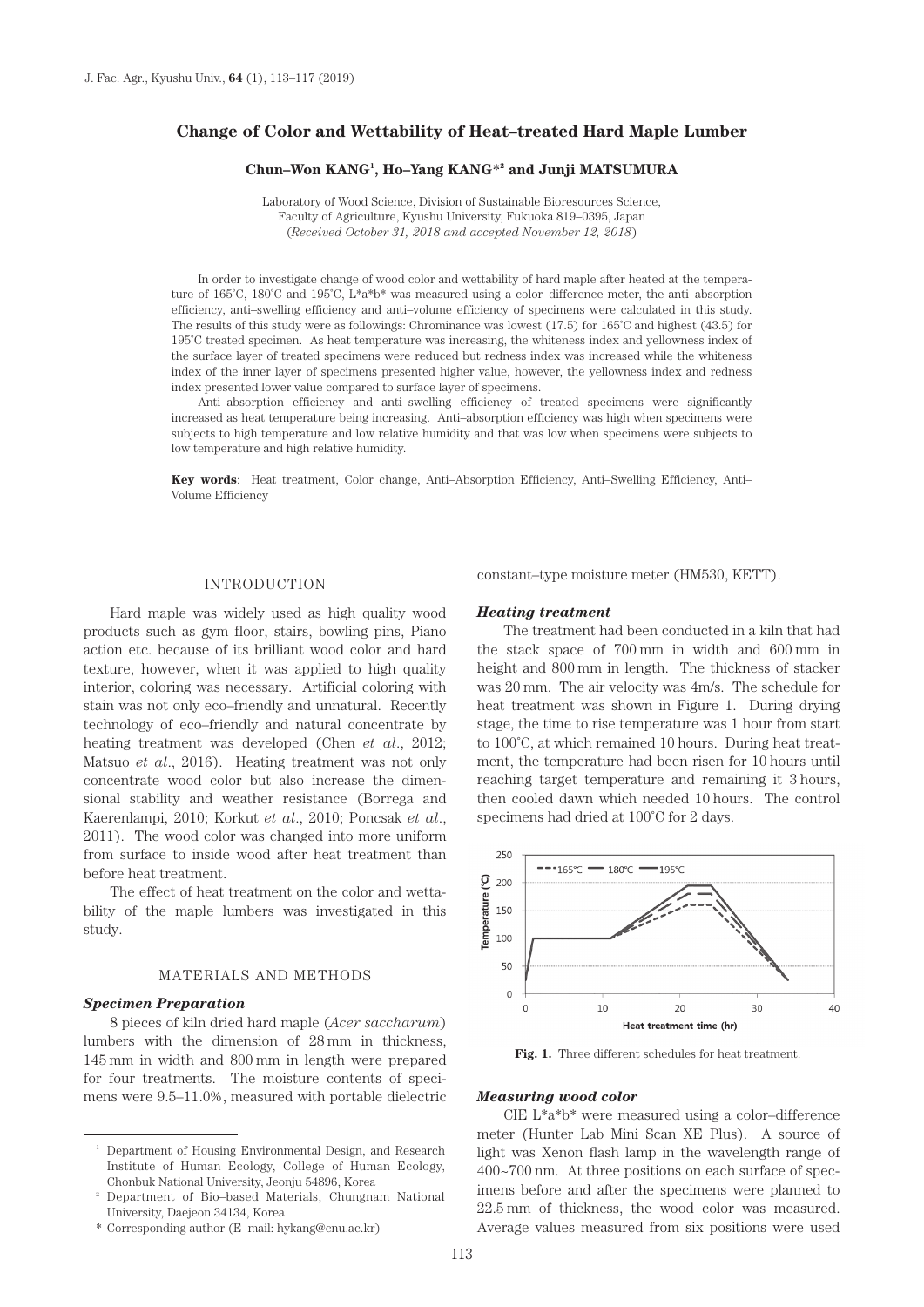as chrominance ( $\Delta E^*$ ),  $\Delta E^*$  was calculated by the equation [1].

ΔE\* = (L\* <sup>2</sup> –L\* 1)2 +(a\* <sup>2</sup> – a\* 1)2 +(b\* 2 –b\* 1)2 .....................[1]

Here,  $\Delta E^*$  was chrominance,  $L^*$  was whiteness index,  $a^*$ was redness index, b\* was yellowness index

## *Specimens to measure moisture content*

After measuring wood color, eight pieces of samples, six pieces for sorption test and two pieces for water absorption test, were cut at the central part of the specimens with length of 800 mm.

#### *Water absorption test*

The weights and dimensions of specimens were measured before and after being impregnated in distilled water for five days, and then Anti–Absorption Efficiency (Eab) and Anti–Swelling Efficiency (Esw) were calculated from the equation [2], [3] and [4].

*Eab* = αc – α*<sup>h</sup>* <sup>α</sup>= *<sup>W</sup>* \_\_\_ *f – Wod Wod* × 100% ...............................................[2]

Here,  $E_{ab}$ = anti-absorption efficiency (%),  $\alpha_c$  = weight percent gain of control specimen (%),  $\alpha_h$  = weight percent gain of treated specimen (%), *Wod*= oven–dry weight (g),  $W_f$  = weight after impregnation (g)

*Esw–l* = βc – β*<sup>h</sup>* <sup>β</sup>= \_\_\_ *Lf – Lod Lod* × 100% ...............................................[3]

Here,  $E_{sw-l}$  = anti-swelling efficiency (%),  $\beta_c$  = length growth rate of control specimen (%),  $\beta_h$  = length growth rate of treated specimen  $(\%)$ ,  $L_{od}$  oven-dry length (cm), *Lf*= catcher's length (cm)

*Esw– v* = χc – χ*<sup>h</sup>* <sup>χ</sup>= \_\_\_ *Vf – Vod Vod* × 100% ................................................[4]

Here,  $E_{sw-v}$ = anti–volume efficiency (%),  $\gamma_c$  = volume growth rate of control specimen  $(\%)$ ,  $\gamma_h$  = volume growth rate of treated specimen (%),  $V_{od}$  = oven–dry volume  $(cm<sup>3</sup>)$ ,  $V_f$  = catcher's volume  $(cm<sup>3</sup>)$ 

#### *Saturated salt solution experiment*

Different kinds of saturated salt solution were made in six desiccators. Relative humidity inside desiccator was different according to the different saturated salt solution as shown in Table 1. After six specimens were put in different desiccator, the cover of desiccator was closed and the edge of cover was sealed with vaseline. After the balance of specimens was reached, the weight of specimens was measured, and specimens were oven dried and weighted.

**Table 1.** Relative humidities (RHs) of saturated salt solutions used for this experiment (Hoadley, 2000)

| Saturated salt solution              | RH $(\%)$ at $20^{\circ}$ C |
|--------------------------------------|-----------------------------|
| CaCl <sub>2</sub> ·2H <sub>2</sub> O | 32.0                        |
| NaBr                                 | 58.0                        |
| $(NH_4)_2SO_4$                       | 80.5                        |
| ZnSO <sub>4</sub> ·7H <sub>2</sub> O | 90.0                        |
| NaSO <sub>4</sub>                    | 95.0                        |
| Н٥                                   | 100.0                       |

Equilibrium Moisture Content (EMC) of specimen was calculated from equation [5].

*EMC* = *<sup>W</sup>* \_\_\_ *eq – Wod Wod* × 100% ......................................[5]

Here,  $EMC =$  equilibrium moisture content (%),  $W_{eq} =$ weight after absorption (g),  $W_{od}$  = oven dry weight (g) Ead was calculated from equation [6].

$$
\Delta E_{ad} = \frac{EMC_{cn} - EMC_{ht}}{EMC_{cn}} \times 100\% \times 100\% \ \dots \dots \dots \dots \dots [6]
$$

Here,  $E_{ad}$  = anti-adsorption efficiency (%),  $EMC_{ca}$  = EMC of control specimen (%),  $EMC<sub>ht</sub>$  = EMC of treated specimen (%)

### RESULTS AND DISCUSSION

#### *Oven–dry density*

The oven–dry densities of specimens are shown in Table 2. The oven–dry densities of treated specimens were  $0.693$  g/cm<sup>3</sup>,  $0.691$  g/cm<sup>3</sup>, and  $0.690$  g/cm<sup>3</sup>, showed a trend of the density being reduced as the temperature being increased. It was found that there was a highly significant difference between treated and control specimens but there was not significant difference between treated specimens.

**Table 2.** Comparison between the oven–dry densities of heat– treated and control specimens

| Specimen        | Oven-dry density $(g/cm^3)$ |                    |  |
|-----------------|-----------------------------|--------------------|--|
|                 | Average                     | Standard deviation |  |
| Con             | 0.712                       | 0.002              |  |
| $165^{\circ}$ C | 0.693                       | 0.004              |  |
| $180^{\circ}$ C | 0.691                       | 0.007              |  |
| $195^{\circ}$ C | 0.690                       | 0.006              |  |

## *Comparison of wood color between surface and inner layer*

The wood color of treated and control specimens before being planned is presented as shown in Table 2. The wood color of treated specimens was deeper than that of control specimens, and deeper as the temperature of heat being increased. The results of wood color measured before and after the specimens were planned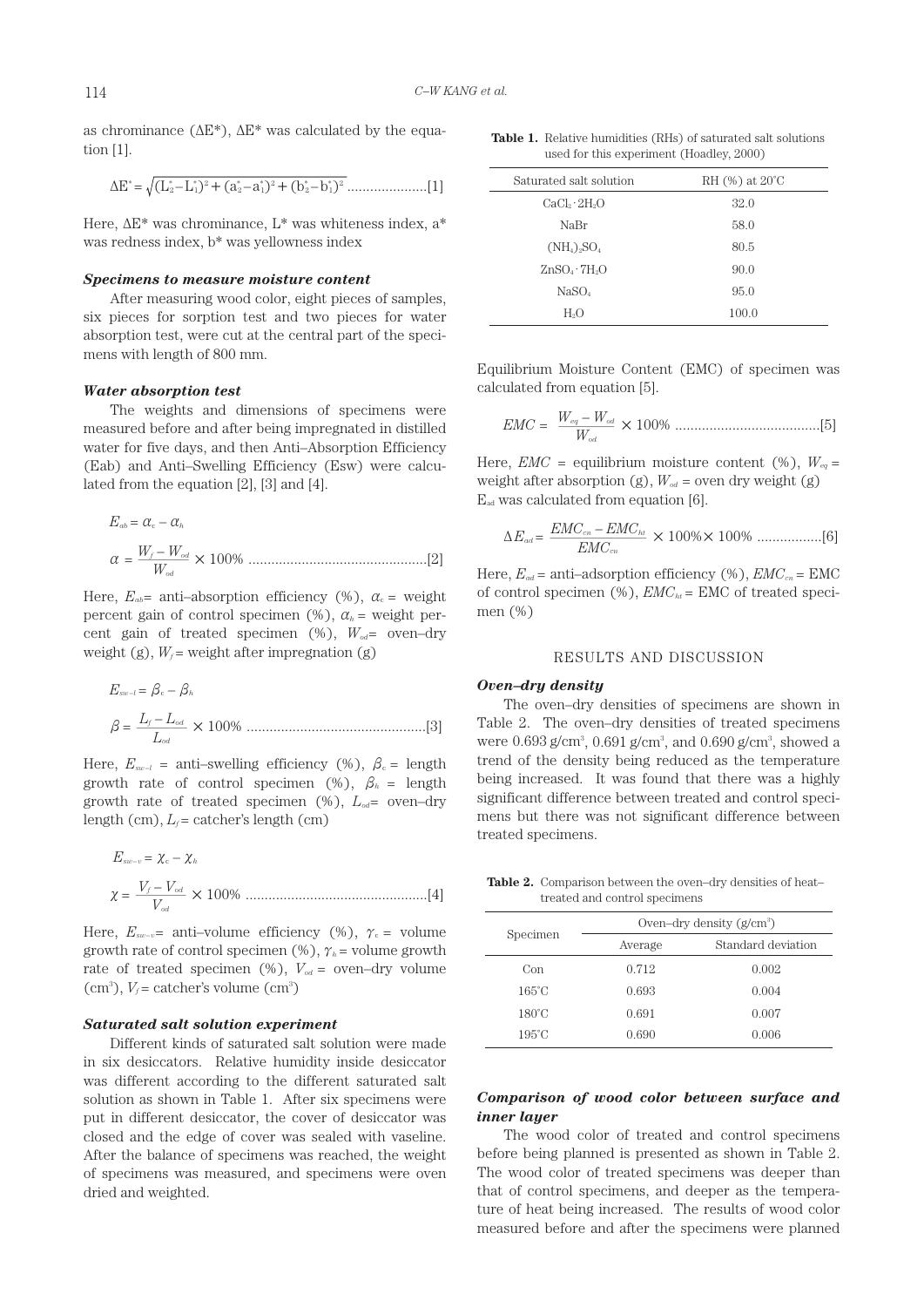

**Fig. 2.** Photos of heat–treated at three different temperatures and control specimens.

are displayed in Figure 3. As heat temperature was increasing, the whiteness index and yellowness index of treated specimens were reduced but the redness index was increased. Whiteness index of inner layer of the inner layer of specimens presented higher value than that of the surface layer while the yellowness index and redness index presented lower value compared to surface layer of specimens. The difference in chrominance before and after the specimens were planned was biggest for control specimens, this could be accounted for less thermal degradation of control specimen under the temperature of 103˚C than that of treated specimens under the temperature of 165˚C

#### *Chrominance*

Chrominance  $(\Delta E^*)$  of other specimens except control specimen was calculated from equation [1] by the standard of wood color of control specimen because change of wood color of which was least (Figure 4). Chrominance was lowest (17.5) for 165˚C treated specimen, highest (43.5) for 195˚C treated specimen. Chrominance of specimens presented significant differences compared to that of inner layer of control specimen. There was no large difference between surface layer and inner layer of treated specimens, and the difference become smaller as heat temperature being increasing.

### *Anti–absorption efficiency*

Absorption graph of specimens is shown in Figure 5. The moisture contents of all specimens were sharply increased until six hours after impregnation, and become gentle. The absorption rate was highest for control specimens, and lower as heat temperature being increasing. After 15 hours of impregnation, Eab was 0% for 165˚C treated specimen, 6.9% for 180˚C treated specimen and 21.7% for 195˚C treated specimen, which indicated that anti–absorption efficiency was significantly increased as heat temperature being increasing.

## *Anti– swelling efficiency*

 $E_{sw-1}$  and  $E_{sw-v}$  are shown in Figure 6.  $E_{sw-1}$  was larger in width than in thickness.  $E_{sw-1}$  and  $E_{sw-v}$  were increased as heat temperature being increasing.  $E_{sw-y}$  was very low



**Fig. 3.** Color indexes measured before and after planning of control and heat– treated specimens.

(0.9%) for 165°C treated specimen while  $E_{sw-v}$  was high (6.6%) for 19˚C treated specimen.

## *Sorption isotherm curve and anti–absorption efficiency*

Sorption isotherm curve obtained from saturated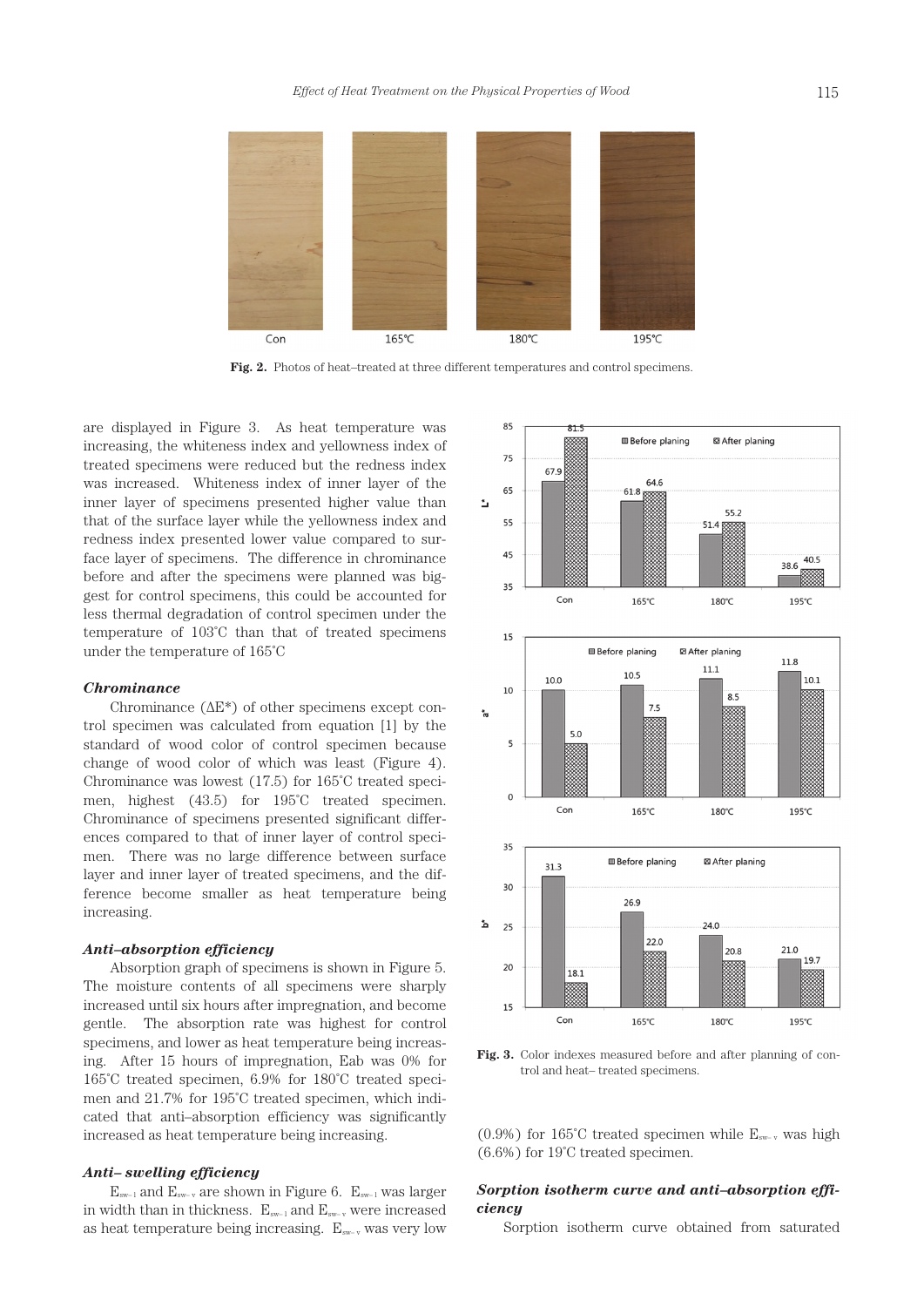

**Fig. 4.** Color differences (ΔE\*) before and after planning of heat– treated specimens compared to the color of the control specimen.



**Fig. 5.** Moisture content curves of specimens soaked in water.



**Fig. 6.** Anti– swelling efficiencies of heat– treated specimens.

salt solution experiment is shown in Figure 7. The curve of control specimen was at position of highest while that of treated specimens was at lower position, which indicates that EMC was lower as heat temperature of treated specimens being increased.  $E_{ad}$  is shown in Table 3. Anti–absorption efficiency was increasing as heat temperature of treated specimens being increased under same relative humidity, which means that adsorption points was reduced as heat temperature of treated specimens being increased. Meanwhile, there was a trend of  $E<sub>ad</sub>$  being reduced when relative humidity was increased.  $E_{ad}$  of 195°C treated specimens was highest as being 46.8% under the lowest relative humidity of 32.0% while that of 165˚C treated specimens was lowest as being



**Fig. 7.** Sorption isotherm curves of the specimens heat– treated at 165, 180˚C and 195˚C, compared with the control.

**Table 3.** Anti– Adsorption Efficiency  $(E_{ad})$  of heat– treated specimens at various RH

| $RH(\mathcal{K})$ | Temperature of heat treatment |                 |                 |  |
|-------------------|-------------------------------|-----------------|-----------------|--|
|                   | $165^{\circ}$ C               | $180^{\circ}$ C | $195^{\circ}$ C |  |
| 32.0              | 18.9                          | 31.1            | 46.8            |  |
| 58.0              | 17.8                          | 25.5            | 44.1            |  |
| 80.5              | 10.5                          | 18.2            | 36.2            |  |
| 90.0              | 10.6                          | 17.0            | 35.6            |  |
| 95.0              | 13.8                          | 20.2            | 35.5            |  |
| 100.0             | 7.5                           | 17.6            | 29.0            |  |

7.5% under the highest relative humidity of 100%. It was noted that anti–absorption efficiency was high when specimens were subjects to high temperature and low relative humidity and that was low when specimens were subjects to low temperature and high relative humidity.

#### CONCLUSIONS

In order to investigate change of wood color and wettability of Canadian hard maple after high temperature heated treatment, L\*a\*b\* was measured using a color–difference meter, Anti–absorption efficiency, anti– swelling efficiency and anti–volume efficiency of specimens were calculated. The results of this study were as followings:

1. Chrominance was lowest (17.5) for 165˚C treated specimen and highest (43.5) for 195˚C treated specimen, presented significant differences compared to that of inner layer of control specimen. As heat temperature was increasing, the whiteness index and yellowness index of the surface layer of treated specimens were reduced but redness index was increased while the whiteness index of the inner layer of specimens presented higher value, however, the yellowness index and redness index presented lower value